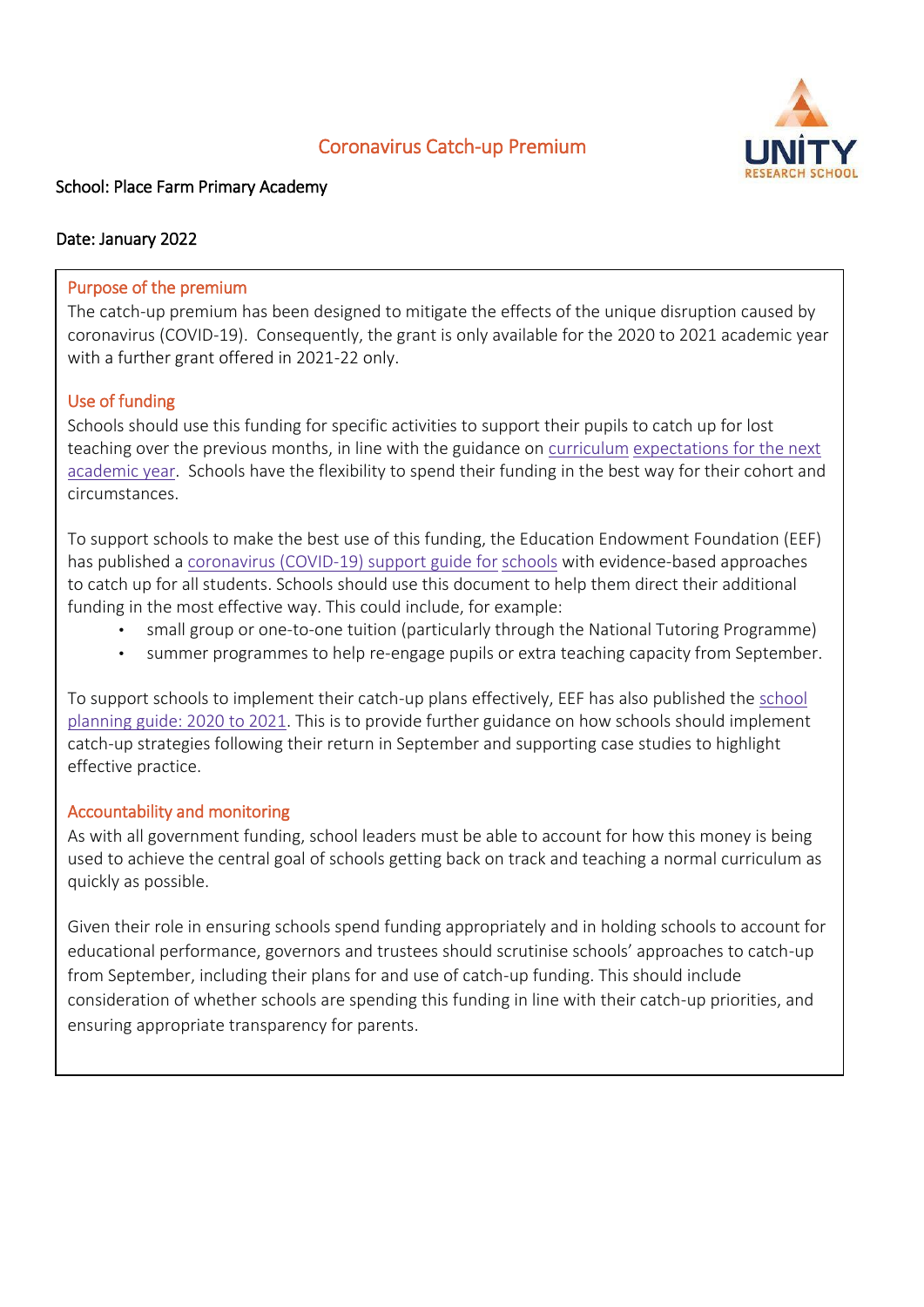

| -Ni<br>.<br>$ -$<br>$\sim$<br>ool<br>$\sim$<br>וeפו<br>m<br>n i<br>.<br>$\sim$<br>.<br>ີ | $\cap$ $\cap$<br>--- |
|------------------------------------------------------------------------------------------|----------------------|
|                                                                                          |                      |

| Coronavirus Catch up 2020/21                         | £10552 used for support 8 hours a week     |
|------------------------------------------------------|--------------------------------------------|
| Coronavirus Recovery Premium allocation<br>2021/2022 | £14935 used for to support 10 hours a week |
| School led Tutoring                                  | £11785                                     |

## Catch-up priorities for current academic year 2021/2022

At Place Farm Primary Academy, we intend to spend the Coronavirus Catch-up Premium, the Coronavirus Recovery Premium and School Led Tutoring in the following ways:

| <b>Measure</b> | Activity                                                                                                                                                                                                                                                                                                                                                                                        | Tier:<br>Teaching and Learning TL)<br>Academic Intervention (AI)<br>Wider Approaches (WA)<br>٠                                                                                                                                                                                          |
|----------------|-------------------------------------------------------------------------------------------------------------------------------------------------------------------------------------------------------------------------------------------------------------------------------------------------------------------------------------------------------------------------------------------------|-----------------------------------------------------------------------------------------------------------------------------------------------------------------------------------------------------------------------------------------------------------------------------------------|
| Priority 1     | Improved pupil wellbeing and readiness<br>to learn.<br>Two additional ELSA trained staff to<br>support pupils with need<br>Trauma-Informed staff support<br>vulnerable pupils through 1:1 and<br>small group therapy sessions                                                                                                                                                                   | TL, WA<br>Pupil Wellbeing<br>CPD and targeted support and whole<br>Trauma-Informed approaches.<br>SEMH interventions 1:1 and small groups                                                                                                                                               |
| Priority 2     | <b>Improved Phonics and Reading</b><br>Outcomes<br>Addressing significant language gaps<br>using the Nuffield Early Language<br>Intervention<br>Programme NELI (Training &<br>implementation)<br>Phonics programme, training for staff<br>and new books and resources<br>introduced in spring 2022 and rolled<br>out during 2022 - to improve phonics<br>outcomes for all pupils (Sounds Write) | TL, AI, WA<br>EYFS - Language<br>Intervention (NeLI) - training, session<br>cover and resources<br>Whole school and intervention reading<br>support in school and at home<br>Whole class, small group and 1:1<br>interventions and school-led tutoring<br>(National Tutoring Programme) |